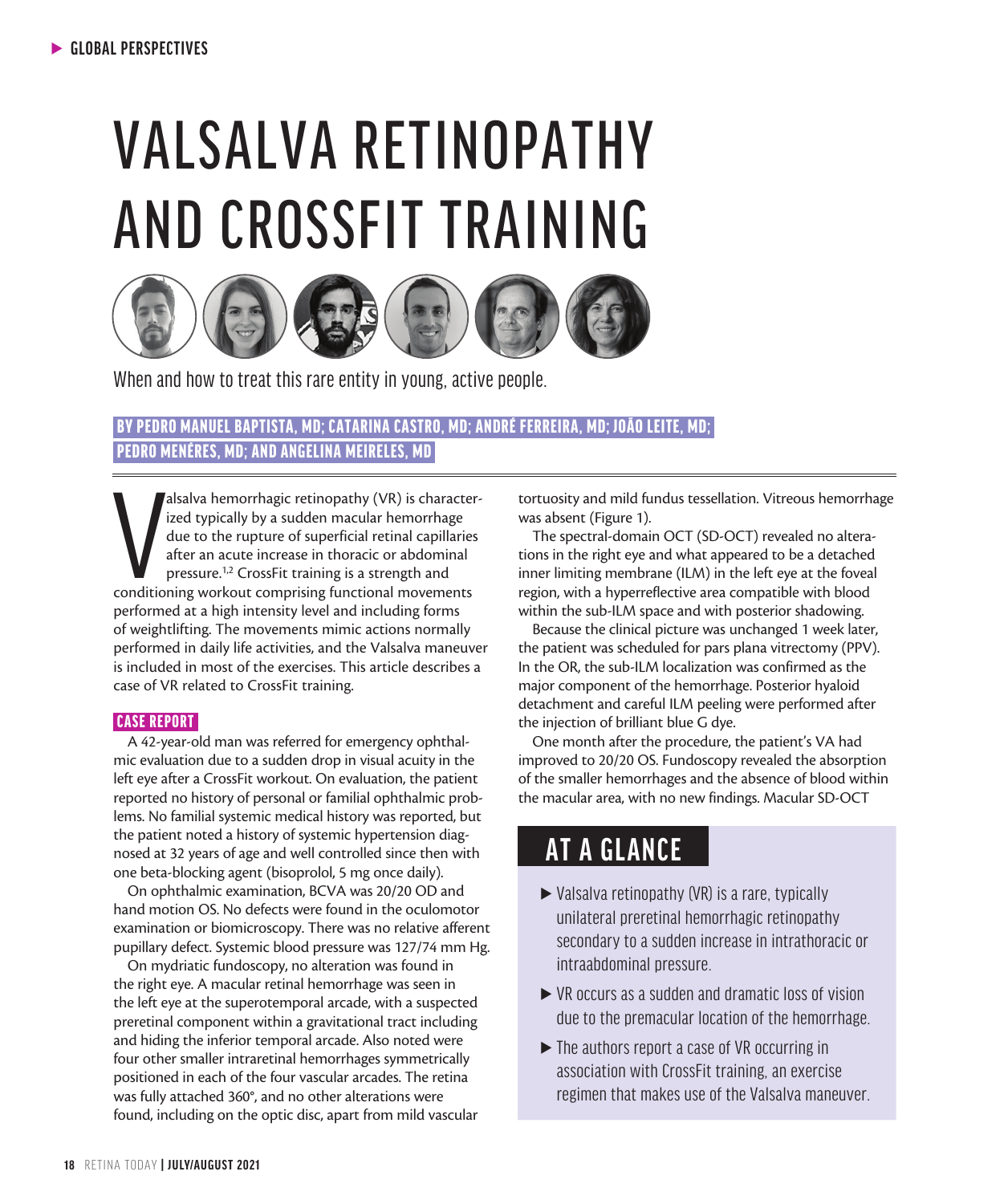

**Figure 1. Fundus photography at presentation, left eye.**

revealed no alterations in the right eye (Figure 2). In the left, a patent foveal depression was seen, with rare intraretinal hyperreflective dots and without signs of internal or external retinal or vitreoretinal interface alterations (Figure 3).

#### **DISCUSSION**

The first report of VR was made by Duane in 1972. The entity was described as typically a unilateral (rarely bilateral) preretinal hemorrhagic retinopathy secondary to a sudden increase in intrathoracic or intraabdominal pressure.<sup>1</sup> This stimulus leads to an increase in intraocular venous pressure, causing superficial retinal capillaries to rupture.<sup>2</sup> VR occurs as a sudden and dramatic loss of vision due to the premacular location of the hemorrhage. The patient whose case is reported here had the typical unilateral acute sudden loss in vision.

VR has been reported after Valsalva maneuvers associated with several activities, including vomiting, sexual activity or weightlifting during late pregnancy, constipation, playing musical wind instruments, colonoscopy, and dental procedures.<sup>3</sup> Valsalva maneuvers increase trunk rigidity and spine stability,<sup>4</sup> which is required in several CrossFit exercises. However, to the best of our knowledge there are no reports in the literature about a specific association of VR and CrossFit training, as in the case presented here.

Poorly controlled hypertension can lead to target-organ damage in several systems, including the cerebrovascular, cardiovascular, renal, and retinal systems.<sup>5</sup> Elevated blood pressure leads to vessel damage, giving rise to hypertensive retinopathy. One of the earliest findings is a diffuse narrowing of retinal arterioles,<sup>6</sup> which can persist despite proper antihypertensive treatment. Although chronic hypertensive retinopathy rarely causes significant visual loss, it can be a risk factor for VR.<sup>7</sup>

In the case presented here, the patient was diagnosed with hypertension early in life. Although in our evaluation his arterial pressure was within the normal range with medication, and only mild tortuosity was seen on fundoscopic examination, this cannot be neglected as a possible contributing factor to the patient's VR.

Observation is the standard treatment for VR, as in most cases it resolves spontaneously without compromising visual acuity.<sup>8</sup> However, even a small hemorrhage may take months to clear and can significantly reduce a patient's quality of life. Thus, early intervention is required both in the event of vitreous hemorrhage precluding proper retinal evaluation and in patients demonstrating a low rate of absorption or massive bleeding at the macula, particularly with subretinal or sub-ILM components.7

For large sub-ILM or subhyaloid hemorrhages obscuring the macula, membranotomy with Nd:YAG laser (pulsed/Q switched/1064 nm/frequency-doubled) treatment can be attempted within the first 3 weeks.<sup>3</sup> The treatment should be applied at the inferior margin of the hemorrhage, avoiding the fovea and large retinal vessels. Although good long-term results have been reported,<sup>3</sup> there are some risks, including formation of epiretinal membrane, retinal detachment, or iatrogenic retinal lesions.<sup>9</sup> Additionally, the risk of retinal